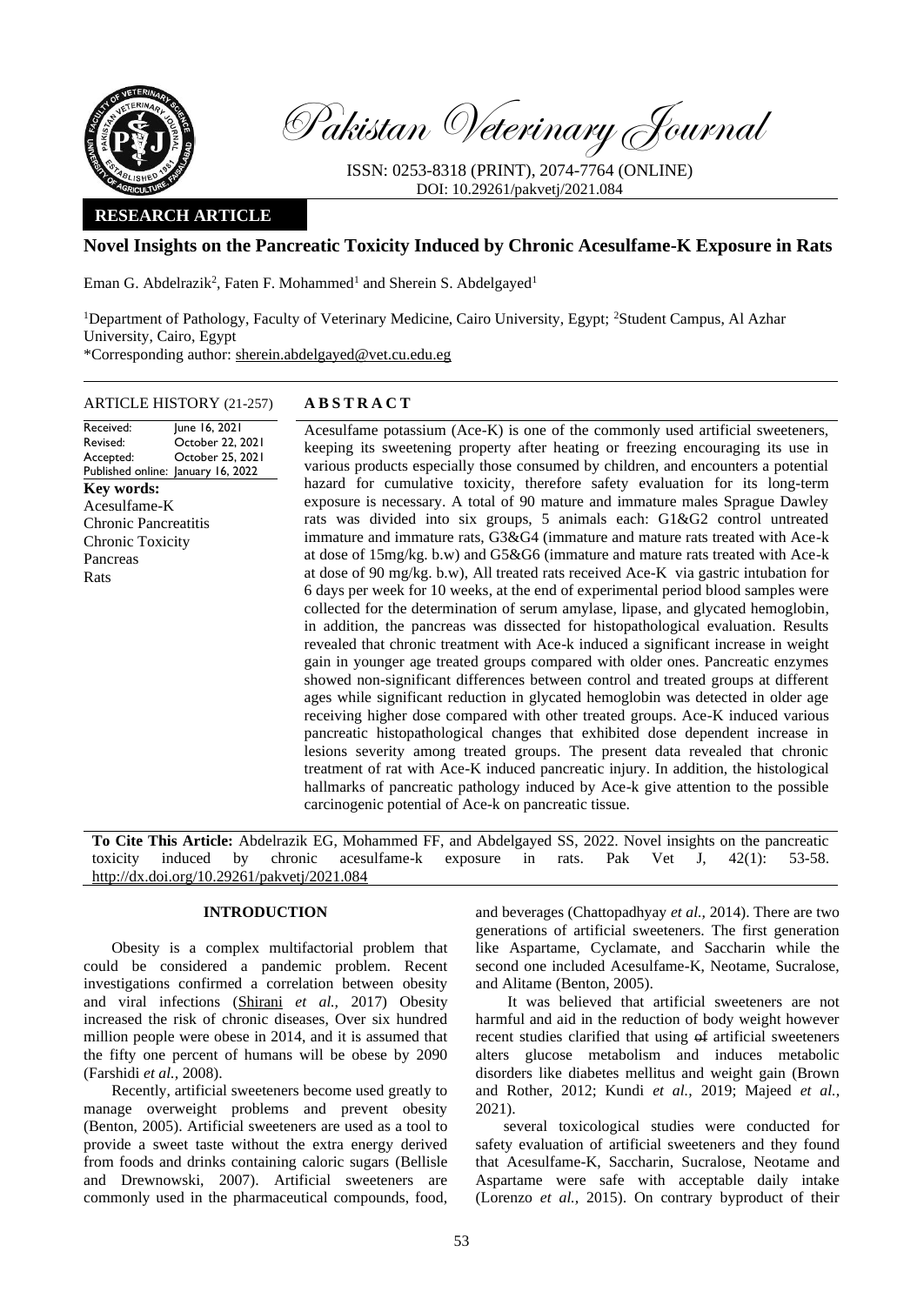breakdown has a deleterious health effect include mutagenic and metabolic side effects (Shastry *et al*., 2012; Ebrahimzadeh *et al*., 2018)**.** In addition, several side effect have been reported in animal studies conducted on artificial sweeteners, those include weight gain, bladder and brain neoplasia (Tandel, 2011; Ahmad *et al*., 2021).

Acesulfame potassium (Ace-K) is a potassium salt, white crystalline powder and an acidic cyclic sulphonamide derivative**.** The acceptable daily intake (ADI) of Ace-K is 15mg/kg of body weight per day (Kroger *et al*., 2006). Research on Ace-K toxicity are considered inadequate (Karstadt, 2010). Breakdown of Ace-k in the body produces acetoacetamide that was considered toxic at high doses (Helal *et al*., 2019). Studies have shown that acetoacetamide induced thyroid tumors in rats, rabbits, and dogs after administration of only 1% acetoacetamide in the diet for three months (Findikli and Turkoglu, 2014). Ace-k is an important low and nocalorie sweeteners ‐that extensively accumulated in the environment and found to be environmentally persistent (Belton *et al*., 2020).

Acesulfame has unique character encourage its use in a wide range of product as it can be heated and frozen without losing sweetening power. Acesulfame is used in the various product like ice cream, soda, candy, cookies, fruit juice drinks, and pharmaceuticals, thus children consumed Ace-k sweetened product at high range (Karstadt, 2010).

Ace-K is rapidly absorbed into the systemic circulation and distributed to tissues throughout the body. In rats, the highest tissue concentrations were observed in absorption and excretion organs (gastrointestinal tract, urinary bladder, and kidneys) as Absorbed ACK is excreted through the kidneys (Klug and Von, 2012). Previous research confirmed the role of Ace-K on induction of oxidative stress in common carp after Ace-K water exposure (Kroger *et al*., 2006; Cruz *et al.,* 2019). ATSDR (1998) stated that Acesulfame potassium contains the chemical methylene chloride, that with Long-term exposure induced hepatic and renal injury, in addition Eman *et al.* (2019) found that treatment of rats with ACE-K at dose of 15 mg/kg b.w induced elevation serum liver enzymes. No available literature concerning the effect of Ace-K exposure on pancreas either toxicity or carcinogenicity studies. The present study was designed to investigate the effect of long-term oral treatment of acesulfame k in male rats on pancreatic tissue with special emphasis on the age-related effect on the development of pancreatic pathology.

### **MATERIALS AND METHODS**

#### **Chemicals**

**Acesulfame–k with** purity (>=99%) for food analysis was obtained from **Sigma-Aldrich** Company (Germany). It is available in the form of white crystals in 25 gm package. CAS no. (55589-62-3).

**Ethics statement:** The study procedures were approved by the Institutional Animal Care and Use Committee (Vet.CU.IACUC), Cairo University, Egypt (Approval number of ethics committee: Vet CU28/04/2021/286).

**Experimental design:** A total of 90 mature and immature males Sprague Dawley rats were obtained from vacsera. Mature ones are weighed between (170-220 gm) and immature ones between (50-70 gm), rats were kept in metal cage with 5 rats per cage and provided standard pelleted diet and tap water ad libitum and animals were kept for one week for acclimatization. The animals were classified according to age to two main groups (immature and mature) of 5 rats per each, two control untreated groups (immature and mature), and four Ace-k treated ones at doses of (15 and 90 mg/kg b.w) for immature and mature rats. The doses were selected according to Eman *et al*. (2019) an[d Parsapour](http://jmums.mazums.ac.ir/search.php?sid=1&slc_lang=en&auth=Parsapour) *et al*. (2020).

The animals were observed for any abnormal clinical toxicity signs and weighed every two weeks during the experimental period. All treated animals were received the determined dose of Ace-K via gastric intubation for 6 days per week for 10 weeks. Animals were weighed every two weeks along the period of experiment. Collection of blood samples and tissue pancreatic specimens were performed at the end of the experimental period.

**Determination of pancreatic function:** Pancreatic amylase and lipase were assayed calorimetrically and glycosylated hemoglobin (HbA1C) was measured by high performance liquid chromatography.

**Histopathological examination:** Pancreatic tissue specimens were collected then fixed for in 10% neutral buffered formalin, dehydrated in ascending concentration of ethyl alcohol, cleared in xylene and embedded in paraffin for tissue sectioning and staining by routine (H&E) and Masson trichrome stain according to Bancroft *et al*. (2013).

**Statistical analysis:** The obtained values were presented as means  $\pm$  SE of the mean. Comparisons between different groups were carried out by two-way analysis of variance (ANOVA) followed by LSD comparisons test. The level of significance was set at P<0.05 using SPSS software (version 16.0). (P<0.05).

#### **RESULTS**

**Body weight gain:** The determination of the difference between final and initial body weight was estimated as body weight gain and shown in Fig. 1. The results revealed that there was a significant increase in body weight gain in younger age treated groups compared to older ones and the increased values were dose dependent. while the increased weight gain was numerical but nonsignificant with increasing the dose of ACE-K.

**Pancreatic functions:** The analysis of serum amylase and lipase between different groups revealed non-significant differences between all treated groups and control ones at different ages.

The glycated hemoglobin level in serum showed a significant reduction in the older age group received higher dose compared with the control untreated one of the same age. While the younger age group treated with a lower dose showed a significant reduction in glycated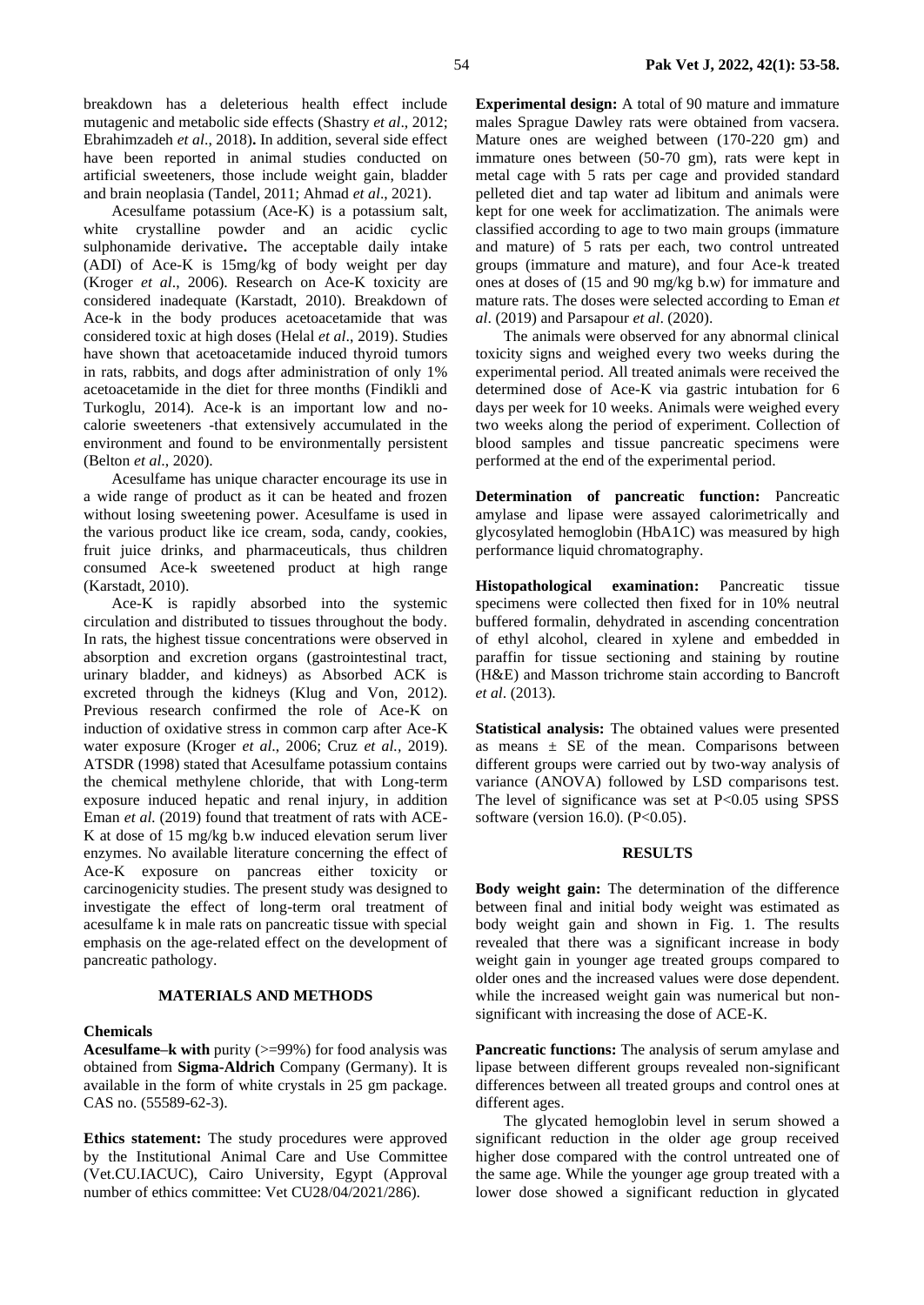hemoglobin level compared with higher one of the same age. Data was shown in Fig. 2.

**Histopathological pancreatic alterations:** The microscopic examination of pancreatic tissue of control young and old age untreated groups revealed normal histological architecture of pancreatic lobular structures (Fig. 3a & 3b).

The treatment of Ace-k induced various pancreatic histopathological alterations, the lesions severity varied among age groups and was dose-dependent. The pancreatic lesions in rats treated with lower dose were age dependent as the lesions were more severe in young age than old one. Concerning the younger age group received lower dose (G3), maintenance of lobular pancreatic structures, proliferation of periductular connective of the execratory duct were evident (Fig. 3c). The lesion was associated with mononuclear cell infiltration and hyperplasia of pancreatic duct (Fig. 3d). Concurrently, formation of fibrovascular tissue in interlobular area was observed, the lesion characterized by fibroblast proliferation, mononuclear cell infiltration and associated with formation of new pancreatic ductules that containing vesicular nuclei and oval shaped cells proliferation **(**Fig. 3e). The pancreatic acinar cells showed individual atrophy, apoptosis, necrosis and binucleated cells with karyomegalic nuclei. The pancreatic lesions were of random distribution (Fig. 3f).

On the other hand, the pancreatic lesions in older age group that received a lower dose of Ace-K (G4) were extremely mild and restricted to mild periductular fibroplasia with few mononuclear cell infiltrations.

The pancreatic lesions in rats that received higher dose of Ace-k were severe. concerning the younger age group (G5), periductal fibrosis with oval shaped cells proliferation, mononuclear cell aggregation and proliferation of ductular epithelium were detected. The intensity of fibrosis was more severe compared with G3 and associated with marked hyperplasia of execratory ductal and ductular epithelium (Fig. 4a).

Chronic pancreatitis was evident in this group, the lesion ranged from smaller mild locus of pancreatic necro apoptosis with mononuclear cells infiltration to more severe areas of marked histological alterations (Figs. 4b & 4c). There was a discrete area of pancreatic acini showed diffuse vacuolization, necro apoptosis and increased number of binucleated epithelium with karyomegaly and appearance of scattered acini with ductal metaplasia while the interstitial tissue displayed mononuclear cells infiltration and fibroblast proliferation (Figs. 4d & 4e). The pancreatic tissue adjacent to the area of inflammation showed an increased number of autophagic vacuoles, apoptosis, and pyknosis (Fig. 4f).

The microscopic examination of the older age group that received the higher dose of Ace-K (G6) showed severe pancreatic lesions compared with other groups. The lesions comprising the execratory ductal and ductular epithelium were more like G5, but the intensity of fibrosis was higher (Fig. 5a) chronic pancreatitis was also evident but histologically differ from the previous group with complete loss of lobular structure, marked loss of zymogen granules, autophagy, karyomegaly with intense interstitial mononuclear cells infiltration and fibroplasia

were evident (Fig. 5b). There was an increased number of acinar cells that exhibited ductal metaplasia compared to the previous group. The histological hallmarks of differentiated acinar cells with ductal metaplasia included loss of zymogen granules, increased luminal size, reduction



**Fig. 1:** Chart illustrating the weight gain in different treated groups.



**Fig. 2:** Chart illustrating the pancreatic functions in different treated groups.



**Fig. 3:** Histological section of pancreas stained with (H&E). (a and b) control young and old rats showing normal histological pancreatic lobular structure. (c-f) young rats treated with 15mg/kg b.w. (c) periductal fibrosis with hyperplasia of duct epithelium (d) higher magnification showing the hyperplastic epithelium with vesicular nuclei associated with proliferation of oval cells in the vicinity of fibroplasia. (e) fibrovascular tissue proliferation in periductular area with mononuclear cells infiltration. (f) intralobular fibrous tissue proliferation with atrophy and pyknosis of pancreatic acinar epithelium with presence of binucleated acinar cells.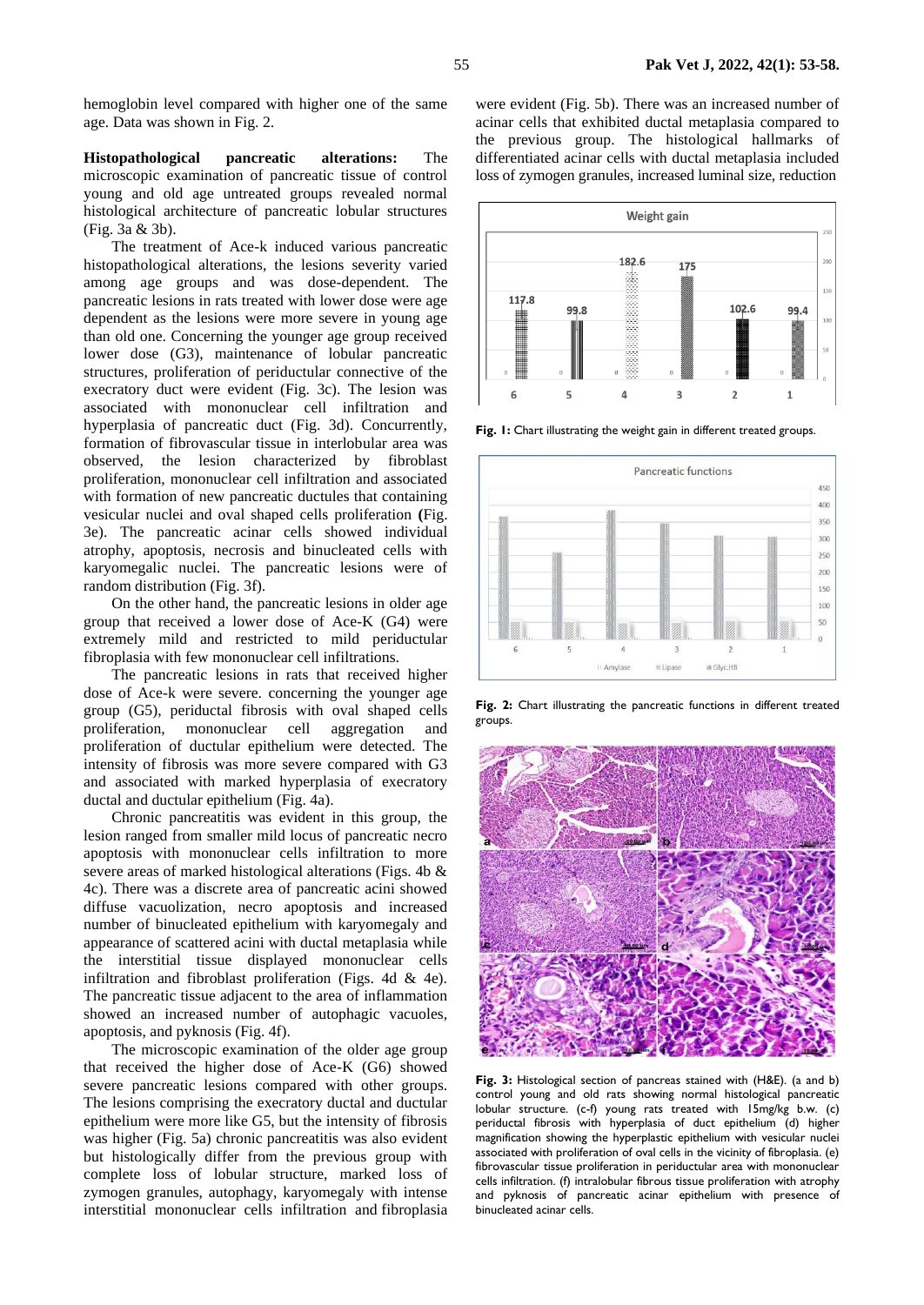

**Fig. 4:** Histological section of pancreas stained with (H&E). (a-f) young rats treated with 90mg/kg b.w showing: (a) marked hyperplasia of exocrine pancreatic duct periductal fibrosis with mononuclear cells infiltration (b) exocrine pancreatic acini showing maintained lobular architecture with mild inflammatory reaction. (c) Higher magnification showing vacuolization of pancreatic acini, pyknosis and apoptosis note the circumscribed eosinophilic apoptotic body. (d) complete disruption of exocrine pancreatic lobular architecture with fibroinflammatory and necrotic reaction. (e) higher magnification showing necroapoptosis pancreatic acinar epithelium, vaculolation, marked reduction of zymogen granules, increased binuclear acinar cells with fibroplasia and mononuclear cells infiltration in interstitium. (f) acinar epithelium showing autophagosomes and pyknosis of nuclear elements of pancreatic acinar cells.



**Fig. 5:** Histological section of pancreas stained with (H&E). (a-f) old rats treated with 90mg/kg b.w showing: (a) marked periductal fibrosis of exocrine pancreatic duct with mononuclear cells infiltration. (b) two exocrine pancreatic lobules, left one with normal pancreatic architecture and the right one showing marked disruption of lobular structure and severe histological alterations including severe reduction of zymogen granules, vacuolation and necrosis of acinar epithelium with interstitial fibrosis with mononuclear cells infiltration. (c) the lower pancreatic lobule showed marked disruption of pancreatic lobular architecture with marked fibroinflammatory reaction involving pancreatic interstitium. (d) higher magnification showing ductal metaplastic changes of acinar epithelium that characterized by increased luminal size, reduction in cytoplasm and complete loss of zymogen granules. (e) pancreatic acini showing ductal metaplasia with nuclear changes including karyomegally, anisokaryosis, prominent nucleoli and marked apoptosis. (f) Individual endocrine pancreatic islets showing scarce aggregation of mononuclear cells surrounding the islet.



**Fig. 6:** Histological section of pancreas stained with (MTC) showing the intensity of periductal and interlobular fibroplasia among different treated group G3 (a), G5 (b), and G6 (c and d).

in cytoplasmic volume, the nuclei showed anisocytosis, karyomegaly and containing prominent nucleoli, increased fibroinflammatory reaction and apoptosis were evident (Fig. 5c-5e). Individual pancreatic islets showed few aggregations of mononuclear cells (Fig. 5f).

The histological pancreatic sections that were stained with MTC showed an increased in collagen intensity in periductal and periductular tissue that increased in intensity with advancing dose (Figs. 6a-6f).

## **DISCUSSION**

The artificial sweeteners are widely used for controlling the obesity and reducing the body weight. Although several studies on the safety of artificial sweeteners have been conducted, the adverse effects of chronic long-term exposure to their byproducts in the animal body are unclear. The present study investigated the effect of long-term treatment of Ace-K at different doses in rats and determined the difference in pancreatic pathology in relation to age. The present data showed that chronic exposure with Ace-K affects body weight gain that differs between different age groups. Our findings revealed that exposing of young aged rats to Ace-k induced a significant increase in weight gain compared to the adult group, confirming that exposing young rats to Ace-k increases the risk of obesity. Similar results were clarified by Ebrahimzadeh *et al*. (2018) who found that chronic exposure to artificial sweeteners increased body weight. Similarly, Swithers *et al*. (2009) stated that male rats that were fed on an ACK or saccharin-sweetened yoghurt diet showed more weight gain compared with rats fed with a glucose- sweetened yoghurt diet. On contrary Belton *et al*. (2020) stated that rats showed no health hazard when they were fed diet containing 3% Ace-k for 24 months with no effect on body weight.

The present data showed that chronic Ace-k exposure did not affect adversely the exocrine pancreatic functions, and this was attributed to the random distribution of chronic neuroinflammatory reactions involving the pancreatic tissue as the pancreas has great functional reserve as confirmed by Völzke *et al*. (2005) and Brown & Rother (2012). In addition, Domínguez *et al*. (1993) found that serum pancreatic enzymes have limited usefulness in the diagnosis of chronic pancreatitis (CP). In addition, Usborne *et al*. (2014) found no correlation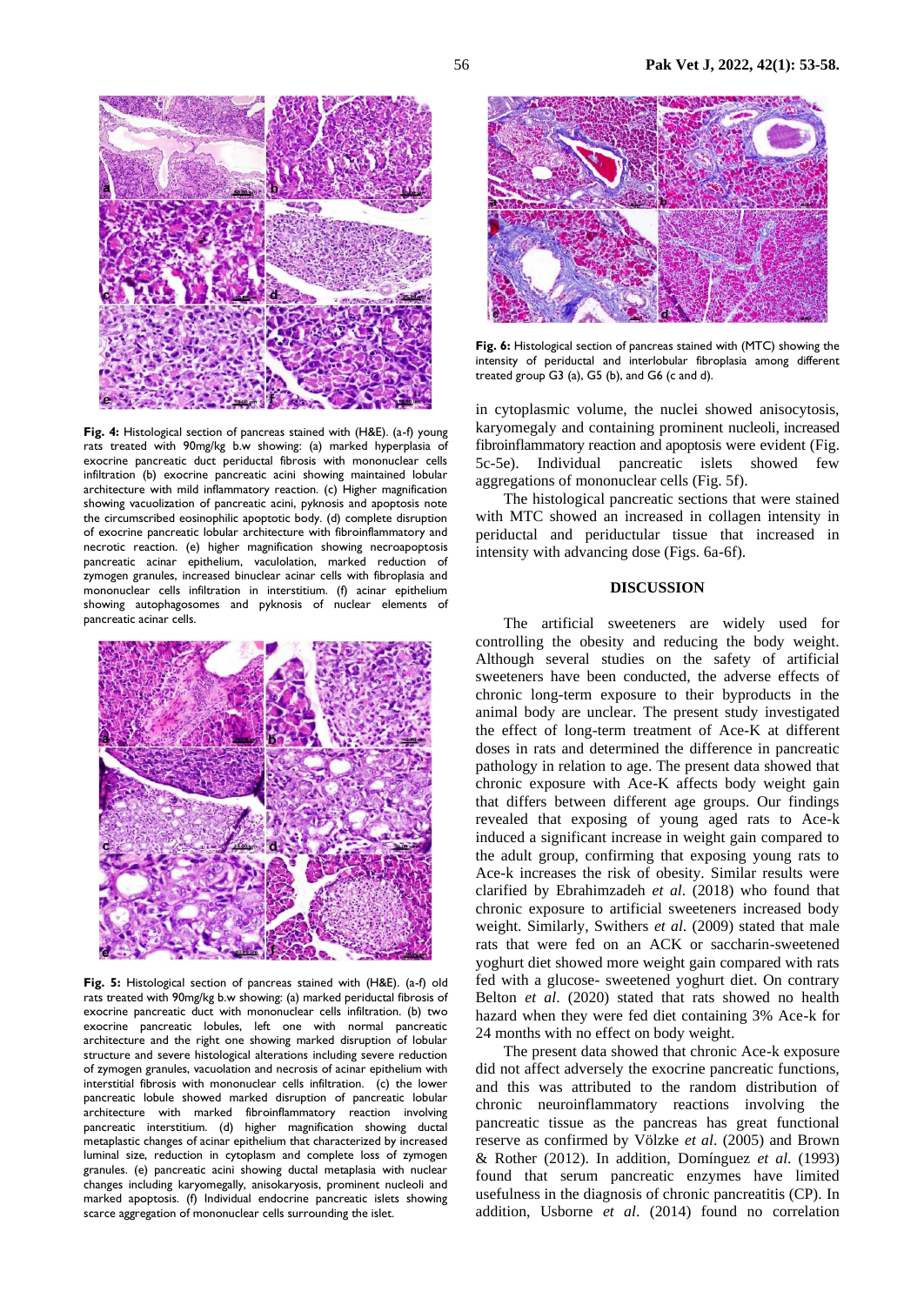between increased amylase and lipase values and the increased severity of exocrine injury.

Glycated hemoglobin level was higher in the younger age group that was treated with 90 mg/kg b.w compared with control one, while non-significant difference in glycated hemoglobin values was observed in other treated groups compared with control one. These results come on contrary to those observed by Ebrahimzadeh *et al.* (2018) who stated that artificial sweetener induced impairment of glucose and insulin homeostasis. In addition, Malaisse *et al.* (1998) found that ACK induced insulin-secretion and considered as an insulinotropic agent and this may reflect the lower glycated hemoglobin in rats that received higher doses of Ace-k in the present study. The histopathological pancreatic alterations induced by chronic Ace-k treatment denoted the picture of chronic pancreatitis (CP). Apoptosis and the formation of autophagosomes were evident in exocrine pancreatic acini, the necro apoptosis assumed to be as a result of Ace-k induced oxidative stress as shown by Kroger *et al*. (2006) who found that long treatment with artificial sweeteners may induce increasing oxidative stress and nucleic acid oxidation. Zhang *et al.* (2014) stated that autophagy of pancreatic acini was identified as a contributing factor in caerulein-induced pancreatitis. Previous researchers found that autophagy has reemerged as a novel theory for induction or initiation of pancreatitis, especially through intracellular activation of trypsinogen to trypsin that leads to escalating protein degradation and further enzyme activation (Ohmuraya and Yamamura, 2008; Fortunato and Kroemer, 2009).

In addition, nuclear changes of metaplastic pancreatic acini were more severe in older age and included karyomegaly and anisokaryosis. These nuclear alterations of pancreatic acinar epithelium proved that Ace-k affects DNA and may progress to precancerous lesions as discussed by Zhang *et al*. (2014). The necro inflammatory reactions were evident and increased with advancing dose. The lesions were associated with presence of oval shaped cells proliferation, [Vogelmann](https://journals.physiology.org/doi/full/10.1152/ajpgi.2001.280.1.g164) *et al*. (2001) described the pancreatic stellate cells (PCs) in mice with chronic pancreatitis and fibrosis and they stated that PCs were localized as oval shaped cells in fibrotic pancreatic tissue. Masamune *et al*. (2009) found that pancreatic stellate cells (PSCs) played a key role in physiopathological mechanisms underlying the development and progression of pancreatitis and cancer and their activation was related to occurrence of chronic pancreatitis. Other theories of chronic pancreatitis and fibrosis was clarified by Min Xua *et al*. (2016) who stated that oxidative stress was implicated in progression of inflammation and fibrosis. The role of Ace-k in the induction of oxidative stress was confirmed by Cruz-Rojas *et al.* (2019) who found that exposure of common carp to Ace-k in water induced tissue changes involving several organs and was mediated by oxidative stress.

**Conclusions:** The present data revealed that chronic treatment of rat with Ace-k induced pancreatic injury in dose dependent manner and affect drastically weight gain especially in young aged rats. In addition, the histological hallmarks of chronic pancreatitis induced by Ace-k with the progression of metaplastic changes of pancreatic acini associated with marked nuclear changes give an attention for possible carcinogenic potential of Ace-k on pancreatic

tissue. So, further investigations are essential to completely elucidate the mechanism of Ace-k induced chronic pancreatitis.

**Authors contribution:** EGA run all experiments, statistical analysis and drafted the manuscript. FFM contributed to study design, interpreted histological results and drafted the manuscript. AMA contributed to study design, elucidated the toxicological results and drafted the manuscript. SSA contributed to study design, interpreted histological results and drafted the manuscript. All authors read and approved the final manuscript.

#### **REFERENCES**

- Ahmad L, Gul ST, Saleemi MK, *et al*., 2021. The effect of different repeated doses of cypermethrin on the behavioral and histological alterations in the brain of rabbits (*Oryctolagus cuniculi*). Int J Vet Sci 10:347-54.
- ATSDR, 1998. Toxicological Profile for Methylene Chloride. Agency for Toxic Substances and Disease Registry Division of Toxicology/ Toxicology Information Branch 1600 Clifton Road NE, E-29 Atlanta, Georgia 30333.
- Bancroft J, 2013. Histochemical techniques. Seventh edition; Butterworth-Heinemann. Oxford London pp:206-7.
- Bellisle F and Drewnowski A, 2007. Intense sweeteners, energy intake and the control of body weight. Eur J Clin Nutr 61:691-700.
- Belton E and Patrick D, 2020. A Review of the Environmental Fate and Effects of Acesulfame‐Potassium. Integr Environ Assess Manag 16:421–37.
- Benton D, 2005. Sweeteners help control body weight and prevent obesity. Nutr Res Rev 18:63-76.
- Brown R and Rother K, 2012. Non-nutritive sweeteners and their role in the gastrointestinal tract. J Clin Endocrinol Metab 97:2597-605.
- Chattopadhyay S, Raychaudhuri U and Chakraborty R, 2014. Artificial sweeteners– a review. J Food Sci Technol 51:611–21.
- Cruz C, SanJuan N, Fuentes B, *et al*., 2019. Acesulfame potassium: Its ecotoxicity measured through oxidative stress biomarkers in common carp (Cyprinus carpio). Sci Total Environ 10:772-84.
- [Domínguez](https://pubmed.ncbi.nlm.nih.gov/?term=Dom%C3%ADnguez-Mu%C3%B1oz+JE&cauthor_id=7694884) E, [Pieramico](https://pubmed.ncbi.nlm.nih.gov/?term=Pieramico+O&cauthor_id=7694884) O, [Büchler](https://pubmed.ncbi.nlm.nih.gov/?term=B%C3%BCchler+M&cauthor_id=7694884) M, *et al*., 1993. Ratios of different serum pancreatic enzymes in the diagnosis and staging of chronic pancreatitis. Digestion 54:231-6.
- Ebrahimzadeh V, Mohammad R, Aida M, *et al*., 2018. A review of the health hazards of artificial sweeteners are they safe. Progress Nutr 20:36-43.
- Eman G, Mohamed A, Neama M, *et al*., 2019. The influence of Acesulfame-K and Aspartame on some physiological parameters in male albino rats. Egypt J Hosp Med 75:1976-81.
- Farshidi H, Nikparvar M, Zare S, *et al.*, 2008. Obesity pattern in south of Iran. ARYA Atheroscler 4:37-41.
- Fındıklı Z and Türkoğlu Ş, 2014. Determination of the effects of some artificial sweeteners on human peripheral lymphocytes using the comet assay. J Toxicol Environ Health 6:147-53.
- Fortunato F and Kroemer G, 2009. Impaired autophagosome-lysosome fusion in the pathogenesis of pancreatitis. Autophagy 5:850-3.
- Helal E, Abdelaziz M, Taha N, *et al*., 2019. The influence of acesulfame-k and aspartame on some physiological parameters in male albino rats. Egypt J Hosp Med 75:1976-81.
- Karstadt M, 2010. Inadequate toxicity tests of food additive acesulfame. Int J Occup Environ Health 16:89-96.
- Tandel [KR,](https://www.ncbi.nlm.nih.gov/pubmed/?term=Tandel%20KR%5BAuthor%5D&cauthor=true&cauthor_uid=22025850) 2011. Sugar substitutes: Health controversy over perceived benefits. J Pharmacol Pharmacother 2:236-43. doi: [10.4103/0976-](https://dx.doi.org/10.4103%2F0976-500X.85936) [500X.85936.](https://dx.doi.org/10.4103%2F0976-500X.85936)
- Klug C and Von R, 2012. Acesulfame potassium. In: L O'Brien Nabors, ed. Alternative Sweeteners. 4th ed. Boca Raton, FL: CRC Press pp:13-30.
- Kroger M, Meister K and Kava R, 2006. Low-calorie Sweeteners and Other Sugar Substitutes: A Review of the Safety Issues Comp Rev Food Sci Food Safety 5:35-47.
- Kundi H, Waseem N and Yousaf M, 2018. Effect of an Artificial Sweetener on Rat's Pancreas and body weight. J Islamabad Med Dental College 7:84-7.
- Lorenzo R, Pena M, Fernandez P, *et al.*, 2015. Artificial sweeteners in beverages by ultra-performance liquid chromatography with